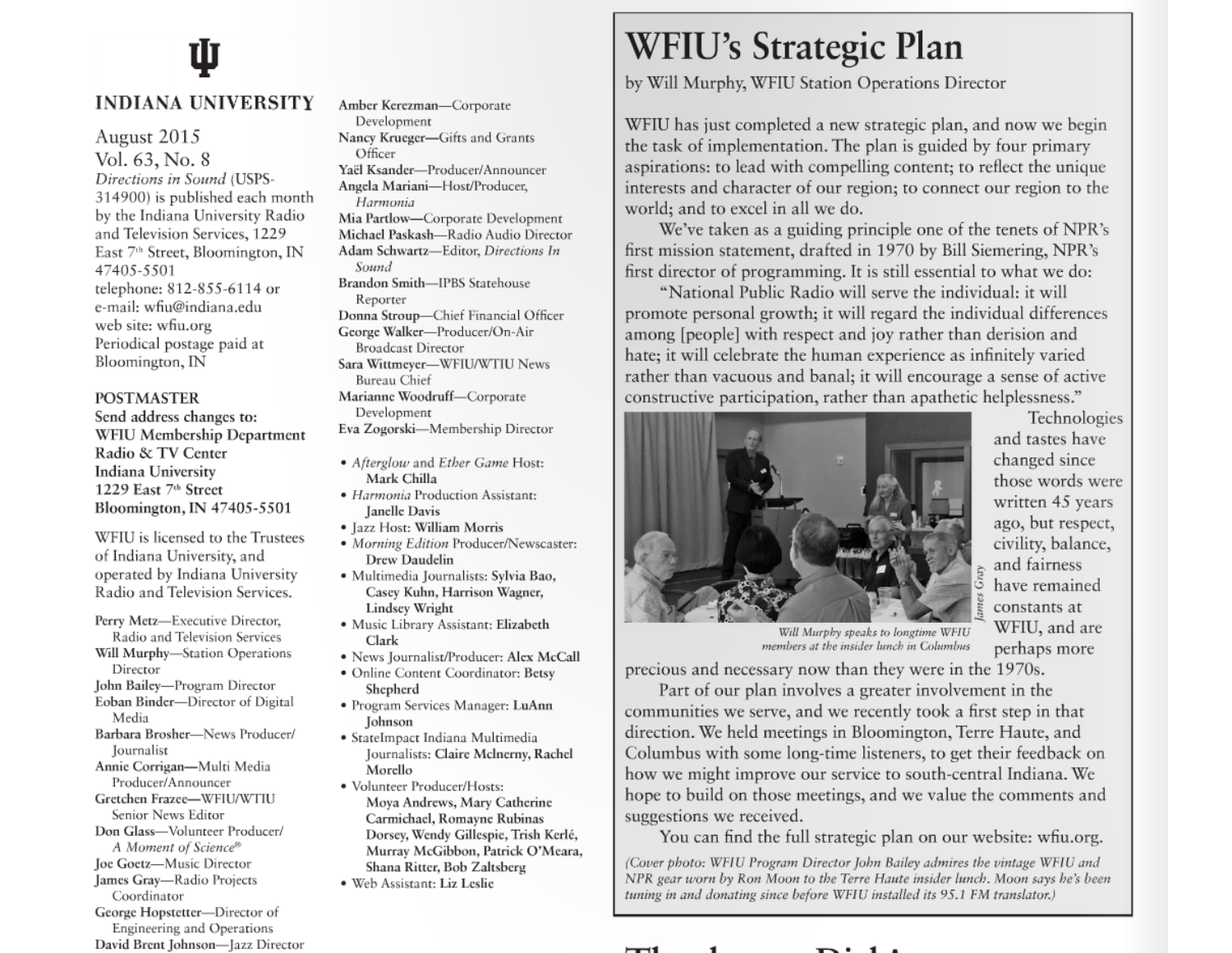

## wfiu.org

## Mission

As public media from Indiana University, WFIU's mission is to engage and create community with thoughtful, intelligent, relevant content that inspires, informs, enriches, and entertains.

## Founding

"National Public Radio will serve the individual: it will promote personal growth; it will regard the individual differences among [people] with respect and joy rather than derision and hate; it will *celebrate the human experience as infinitely varied rather than* vacuous and banal; it will encourage a sense of active *constructive participation, rather than apathetic helplessness."* (Siemering, 1970)

### Aspirations

Embedded in our mission are four aspirations:

- **Leading** with Compelling Content
- **Reflecting** the Unique Interests & Character of Our Region
- **Connecting Our Region to the World**
- **Excelling** in All We Do

## Vision

If we succeed in mission, reach our aspirations and uphold our values, we will be a vital, sustainable organization. We will:

- Maintain a vibrant, thriving and loyal audience
- Provide a best-in-class audience experience across platforms
- Advance as a leading source for news, information, and cultural programming in our region
- Continually improve and innovate as a station

All while affirming and implementing our Code of Integrity.

## **Strategic Direction**

#### Leading with Compelling Content

WFIU is first and foremost a provider of high-quality content. Without this focus, we will drift. With it front of mind, we begin with the following strategic objectives.

- Provide content, activity and a "sound" that is thoughtful, intelligent, and relevant to our audience
- Collaborate across our region for content that reflects the best of Indiana's arts, culture, and life

#### Reflecting the Unique Interests & Character of Our Region

In a digital age. WFIU must be more than a connection to NPR. Our connection to the region and reflection of its interests is what makes us relevant, vital and sustainable as a station. As such, we must not simply talk to, but must engage with, develop and listen to our audience, as described in the following objectives.

- Engage audience and expand relevance through location, relationships, and community presence
- Maintain a vibrant, thriving and loyal audience advanced via thoughtful efforts and evaluation
- Ensure that WFIU is a critical part of our region and our region is a critical part of the station

#### Connecting Our Region to the World

Just as WFIU reflects our region and its interests, we also connect our region to the world and the world to our region  $-$  as described in the objectives that follow.

- Maximize our reach and audience across our region as a multi-format, multi-platform station
- Expand the station's reach beyond our region by emphasizing relationships, syndication and digital opportunities

#### Excelling in All We Do

Indiana University holds excellence as its cornerstone principle. As a unit of IU, WFIU holds excellence equally dear. We recognize that its pursuit is critical to our mission. As such we must have the standards and systems in place to ensure excellence as described in the objectives that follow.

- Ensure a consistent, seamless audience experience on par with the best that public media has to offer
- Cultivate a culture within WFIU that breaks down silos, stretches all to raise the bar, encourages innovation and creativity, and fosters pride
- Ensure financial health and resource stability for the station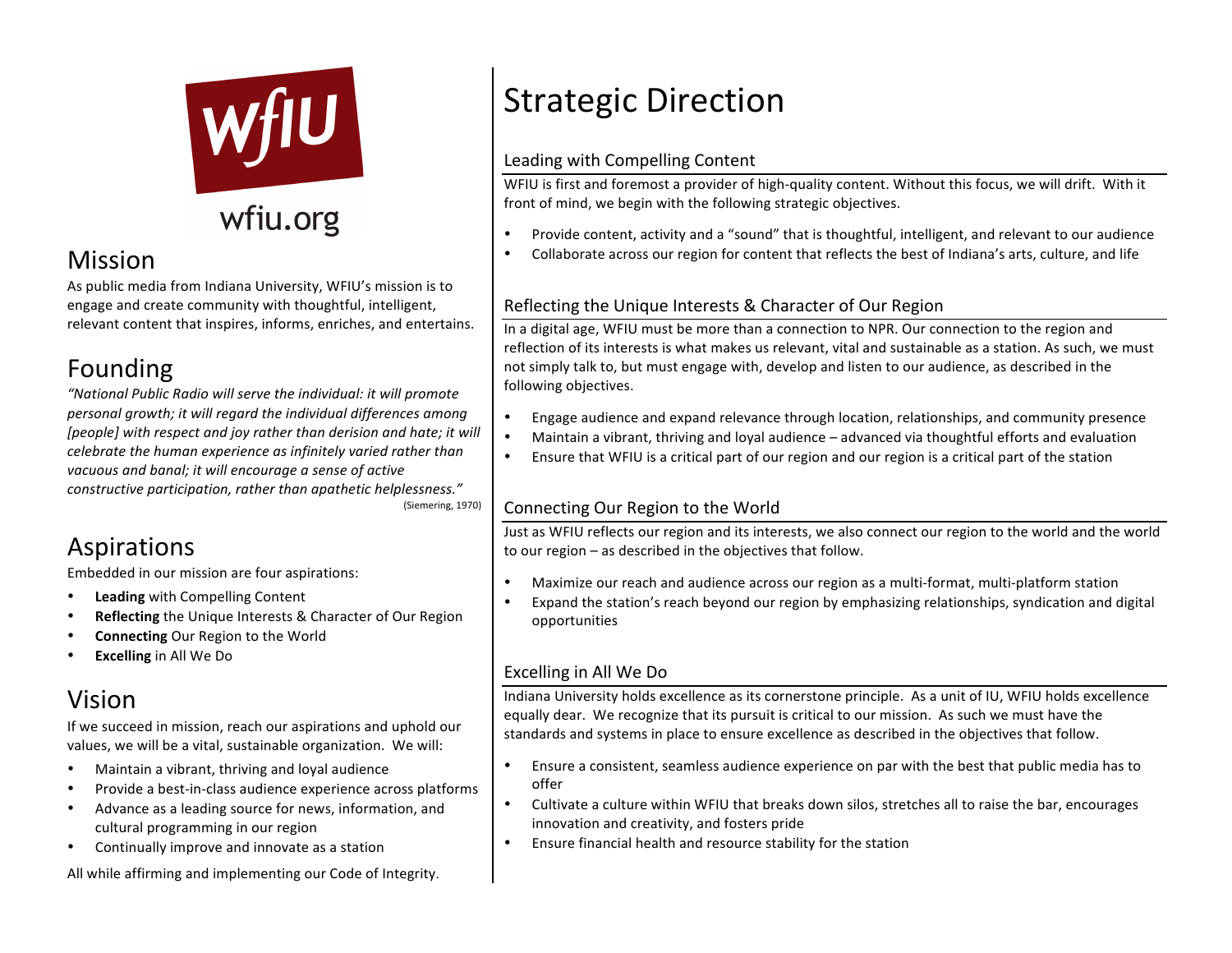

## Introduction

On January 5, 1922, Indiana University (IU) physics professor Rolla Roy Ramsey conducted a demonstration of "wireless telephony" for a group of 75 students and faculty. Ramsey's experiments sparked the first calls for a radio station on campus. Broadcasts began in 1937 with a series of eclectic 15-minute music and discussion segments, and in 1944 the IU Board of Trustees issued a proclamation that "*it would be desirable and practicable for Indiana University to own and operate a frequency modulation [fm] noncommercial educational broadcast station."* Finally, September 1950 brought the first licensed broadcast of WFIU across the Bloomington airwaves. In the decades following, WFIU has grown to become a touchstone of lifelong learning not just within the University but reaching far beyond it. The aspirations first expressed nearly 100 years ago are still with us today in the opportunity to connect people to each other, their community and the world through the medium of sound  $-$  a medium with warmth and intimacy.

### **Core Principles**

 

Because a plan must be able to address all the opportunities that may arise in the life of an organization, we turn to our founding, mission, aspirations, and vision as our guide – the through line for all that we do. To borrow from Provost Robel's 2015 State of the Campus address, this plan is intended "to be an argument for the power and efficacy of our collective work, for the whole being more than the sum of its parts, for the importance both of durable principles and of reinvention. It is intended to be a call to pride in our collective mission, and to our powers of generative thinking."

- Founding **The** *"National Public Radio will serve the individual: it will promote personal growth; it will regard the individual differences among [people] with* respect and joy rather than derision and hate; it will celebrate the human experience as infinitely varied rather than vacuous and banal; it *will encourage a sense of active constructive participation, rather than apathetic helplessness.*" **1**
- Mission and As public media from Indiana University, WFIU's mission is to engage and create community with thoughtful, intelligent, relevant content that inspires, informs, enriches, and entertains.

Siemering, William H., "National Public Radio Purposes", 1970. Early in 1970, Bill Siemering — one of the organizers of National Public Radio and later its first program director — put together a "mission statement" for NP statement supported NPR's request for aid from CPB and went on to define the network's first daily program, All Things Considered, which debuted May 3, 1971. (http://current.org/2012/05/national-public-radio-purposes/)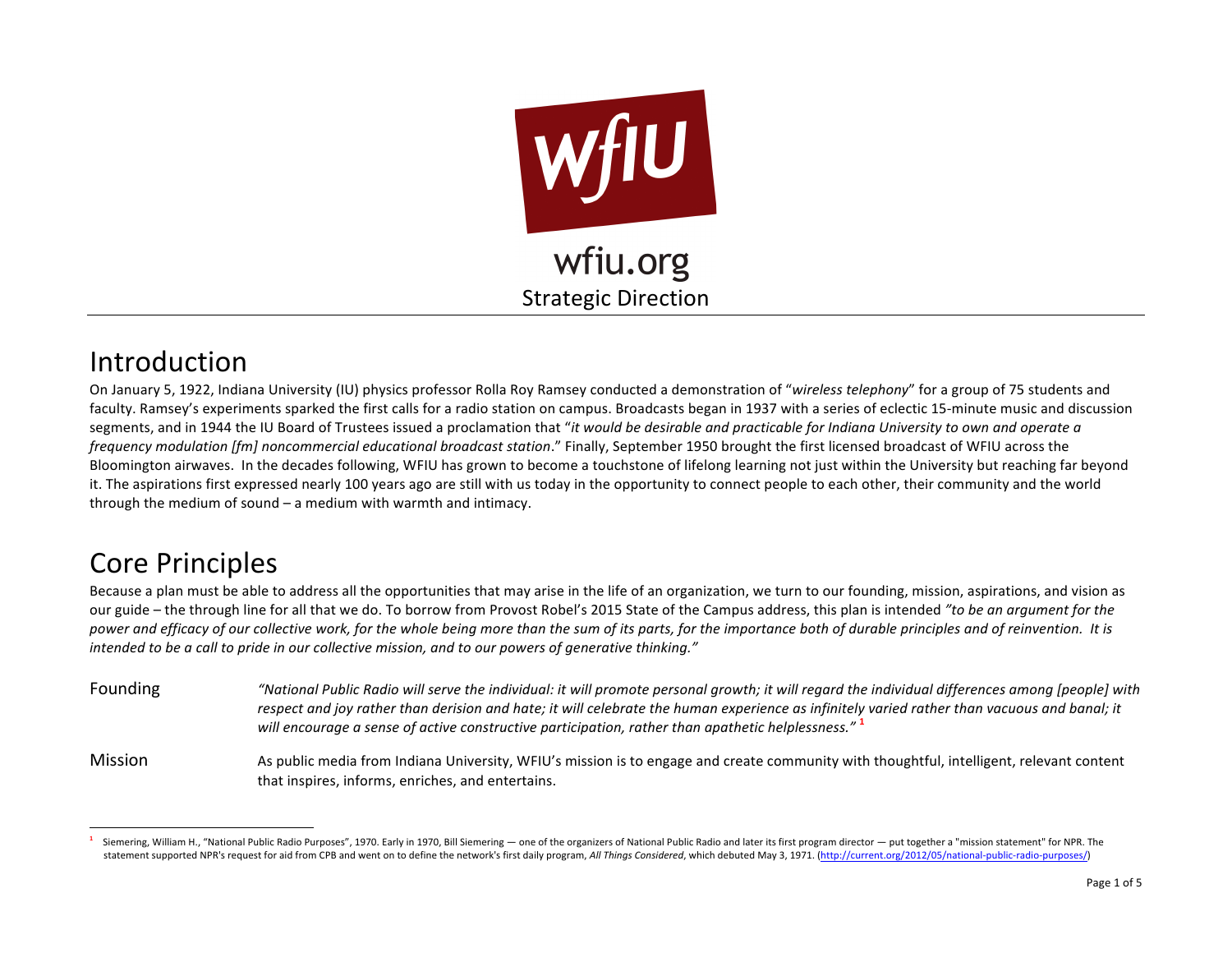| Aspirations | Embedded in our mission are four aspirations, each reflecting our values:                                                     |  |  |  |  |  |  |
|-------------|-------------------------------------------------------------------------------------------------------------------------------|--|--|--|--|--|--|
|             | <b>Leading with Compelling Content</b><br>٠                                                                                   |  |  |  |  |  |  |
|             | <b>Reflecting the Unique Interests &amp; Character of Our Region 2</b><br>٠                                                   |  |  |  |  |  |  |
|             | <b>Connecting Our Region to the World</b>                                                                                     |  |  |  |  |  |  |
|             | <b>Excelling in All We Do</b>                                                                                                 |  |  |  |  |  |  |
| Vision      | If we succeed in mission, reach our aspirations and uphold our values, we will be a vital, sustainable organization. We will: |  |  |  |  |  |  |
|             | Maintain a vibrant, thriving and loyal audience <sup>3</sup><br>$\bullet$                                                     |  |  |  |  |  |  |
|             | Provide a best-in-class audience experience across platforms<br>٠                                                             |  |  |  |  |  |  |
|             | Advance as a leading source for news, information, and cultural programming in our region<br>٠                                |  |  |  |  |  |  |
|             | Continually improve and innovate as a station                                                                                 |  |  |  |  |  |  |
|             | All while affirming and implementing our Code of Integrity <sup>4</sup> .                                                     |  |  |  |  |  |  |

### Goals & Strategies

#### Leading with Compelling Content

WFIU is first and foremost a provider of high-quality content that inspires, informs, enriches, and entertains. Without this focus, we will drift. With it front of mind, we begin with the following strategic objectives.

#### **OBJECTIVE 1:** Provide content, activity and a "sound" that is thoughtful, intelligent, and relevant to our audience

- A. Continue to develop signature programming that is compelling for our audience
- B. Nurture a stable of trusted, consistent, professional hosts
- C. Support a robust newsroom that offers significant short- and long-form reportage and conversation
- D. Use content-focused events to augment, enhance, develop, and share our original and acquired programming

#### **OBJECTIVE 2:** Collaborate across our region for content that reflects the best of Indiana's arts, culture, and life

- A. Develop key relationships within Indiana University, resulting in the following:
	- A healthy and regular stream of unique local content
	- A professional lab for students to create content, honing production and presentation skills
	- A partner in sharing IU expertise nationally
	- New and exciting platforms for content distribution
- B. Develop additional community partnerships to create content aligned with strategic priorities
- C. Explore strategically beneficial partnerships among Indiana's public media entities

 $^2$  Further defined in Objective 8 of this plan, "**Our Community**" our "**Our Region**" is the area anchored by Indiana University from Indianapolis south.

<sup>&</sup>lt;sup>3</sup> Throughout this document you will see a deliberate use of "audience" rather than "listener." This reflects ALL the ways we serve our region and the ways in which individuals can interact with WFIU.<br><sup>4</sup> See http://india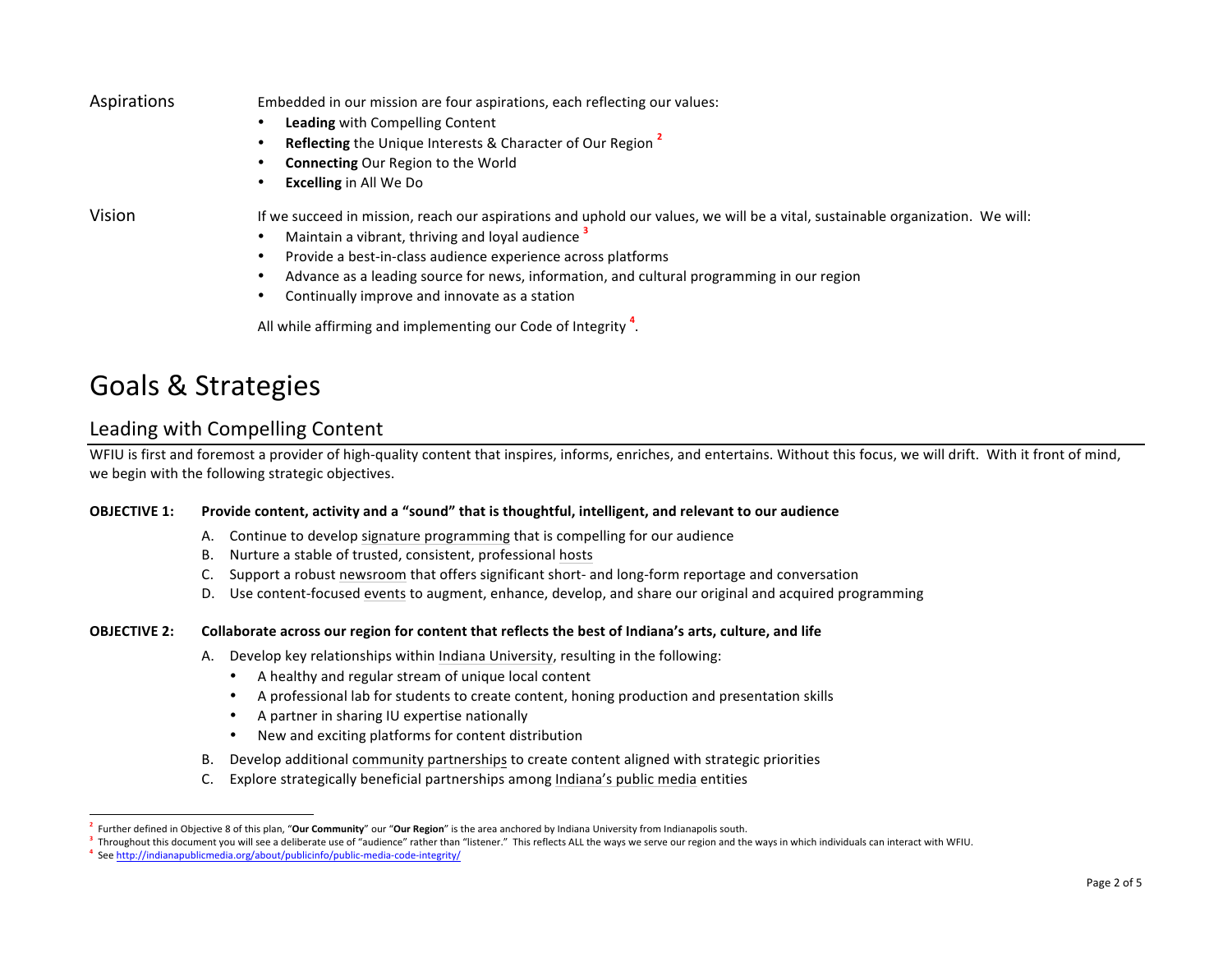#### Reflecting the Unique Interests & Character of Our Region

In a digital age, WFIU must be more than a connection to NPR. Our connection to the region and reflection of its interests is what makes us relevant, vital and sustainable as a station. As such, we must not simply talk to, but must engage with, develop and listen to our audience, as described in the following objectives.

#### **OBJECTIVE 3:** Engage audience and expand relevance through location, relationships, and community presence

- A. Target our geographic strategy as public media from Indiana University, emphasizing the region from Indianapolis south
- B. Emphasize community and audience activity in targeted locales, treating them as "centers of gravity" within our broadcast region
- C. Develop partnerships in key population centers that deepen audience engagement across our region
- D. Maintaining an active and visible presence in our communities through a variety of activities (e.g., events, staff presentations, displays)

#### **OBJECTIVE 4: Maintain a vibrant, thriving and loyal audience – advanced via thoughtful goals and evaluation**

- A. Set concrete audience goals with annual work plans to achieve targets and systems for evaluating progress
- B. Maximize station awareness so that anyone in our targeted region is aware of us and our brand
- C. Build our presence in key population centers so that anyone with an interest in WFIU has the opportunity to personally connect with the station
- D. Deepen audience relationships to entice the casual listener to become a loyal listener, and persuade the loyal to become member/donors

#### **OBJECTIVE 5:** Ensure that WFIU is a critical part of our region and our region is a critical part of the station

- A. Create content with a sense of place that reflects the culture and sensibilities of our region
- B. Encourage audience feedback, both quantitative and qualitative, and let it inform decision-making where appropriate
- C. Continue to engage our Community Advisory Board serving WFIU while reflecting the diverse needs/interests of the region as:
	- An ambassador and advocate for WFIU in our region
	- A model for volunteer and donor engagement in WFIU
	- A partner in gathering audience perspectives and feedback
	- A group of trusted advisors in support of specific goals and strategies
	- A testing ground for new ideas, policies, and endeavors as WFIU continues to adapt and grow

#### Connecting Our Region to the World

Just as WFIU reflects our region and its interests, we also connect our region to the world and the world to our region – as described in the objectives that follow.

#### **OBJECTIVE 6:** Maximize our reach and audience across our region as a multi-format, multi-platform station

- A. Develop music-centered and news/information streams that align with regional interests and national public media practices
	- Broadcast of one or more streams by market as supported by data and thoughtfully planned implementation
	- Enhanced marketing of both streams for expanded reach and assured success broadcast and digital
- B. Explore greater alignment of translator service with our geographic strategy, key population centers, and desired engagement within each
- C. Promote a sense of connection among those who engage with WFIU primarily or entirely online around our region, nation, and world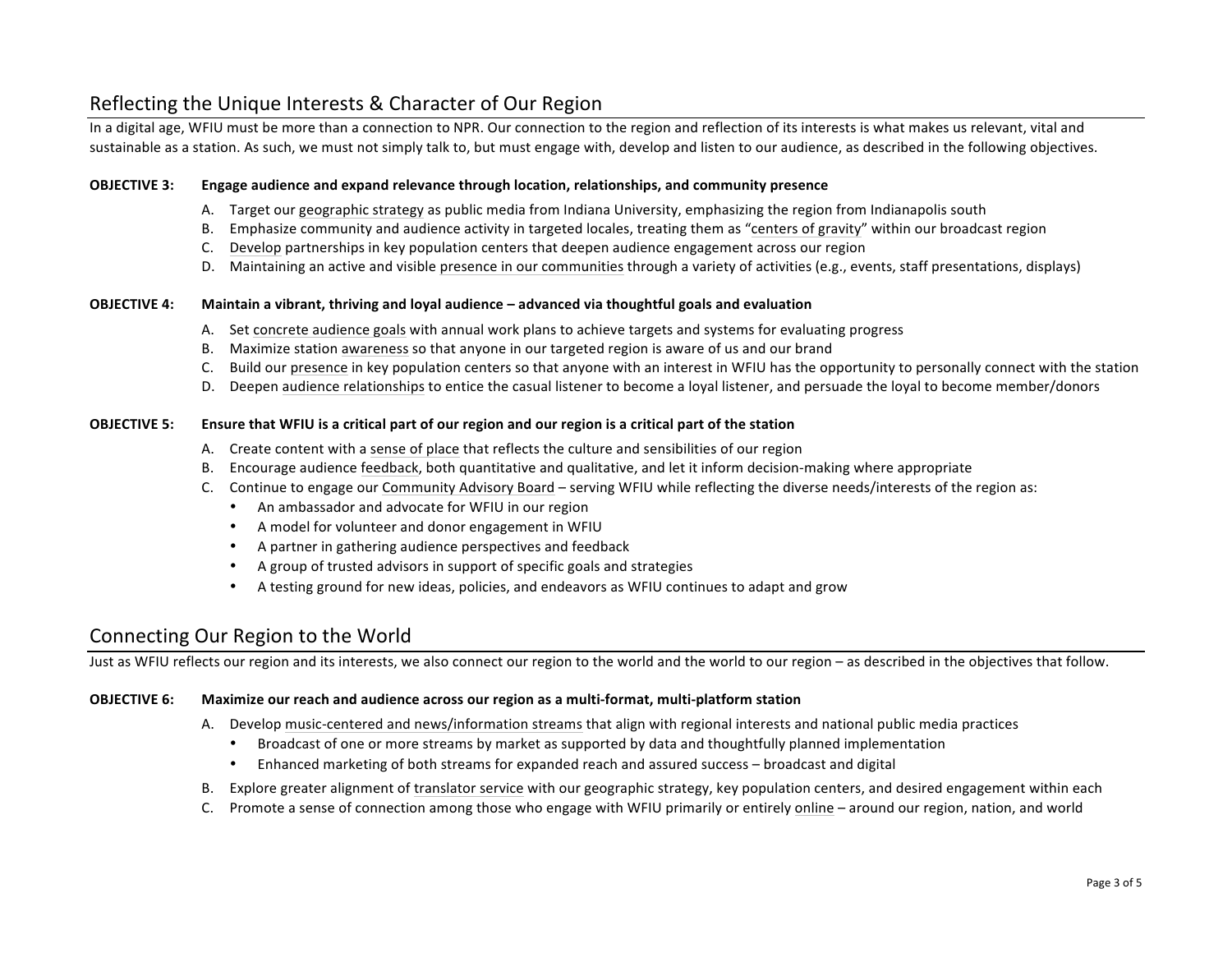#### **OBJECTIVE** 7: Expand the station's reach beyond our region by emphasizing relationships, syndication and digital opportunities

- A. Expand syndication so that we can extend our reach, and the University's mission beyond our region, across the nation
	- Deepen current syndicator relationships and explore new ones in order to expand our reach across public media
	- Increase internal emphasis on syndication by expanding staff time allocated to it
- B. Fully embrace a multi-platform approach that makes the most of our content and ensures an effective response to changing technology
	- Incorporate a multi-platform mindset into the planning and development of all WFIU content
	- Ensure a digital experience that meets the standards of our audio brand

#### Excelling in All We Do

Indiana University holds excellence as its cornerstone principle. As a unit of IU, WFIU holds excellence equally dear. We recognize that its pursuit is critical to our mission. As such we must have the standards and systems in place to ensure excellence as described in the objectives that follow.

#### **OBJECTIVE 8:** Ensure a consistent, seamless audience experience on par with the best that public media has to offer

- A. Develop and implement station-wide standards and aspirations for high-quality content and production values across all platforms
- B. Develop and implement program-level standards and aspirations
- C. Ensure consistent implementation of those standards by embracing continuous improvement, training, evaluation and accountability

#### **OBJECTIVE 9:** Cultivate a culture within WFIU that breaks down silos, stretches all to raise the bar, encourages innovation and creativity, and fosters pride

- A. Develop leadership and planning norms that ensure WFIU works in concert with all departments of RTVS
- B. Instill a culture of innovation and continuous improvement throughout the station using annual work plans, staff evaluation and training, clear communication of expectations, constructive criticism, data-based decision making, and accountability to reinforce the impact of such a culture
- C. Implement a matrix / team approach that aligns content and key operations across platforms reinforcing standards of excellence, ensuring coordination and maximizing content reach
- D. Organize our physical work environment to facilitate and reinforce these cultural shifts

#### **OBJECTIVE 10:** Ensure financial health and resource stability for the station

- A. Continually work to improve station efficiency
- B. Expand the influx of non-Indiana University income streams (e.g., syndication)
- C. Commit to strategic capital upgrades and investments as prudent and practicable and to ensure an effective response to changing technology
- D. Continually update member and development processes in response to audience, digital opportunities and industry norms
- E. Increase station capacity in syndication, engineering and digital content in order to succeed in meeting plan goals
- F. Expand our use of interns and volunteers as a resource to the station, a connection within our communities, and an opportunity to educate
- G. Redesign the RTVS organizational chart in support of this and prior objectives